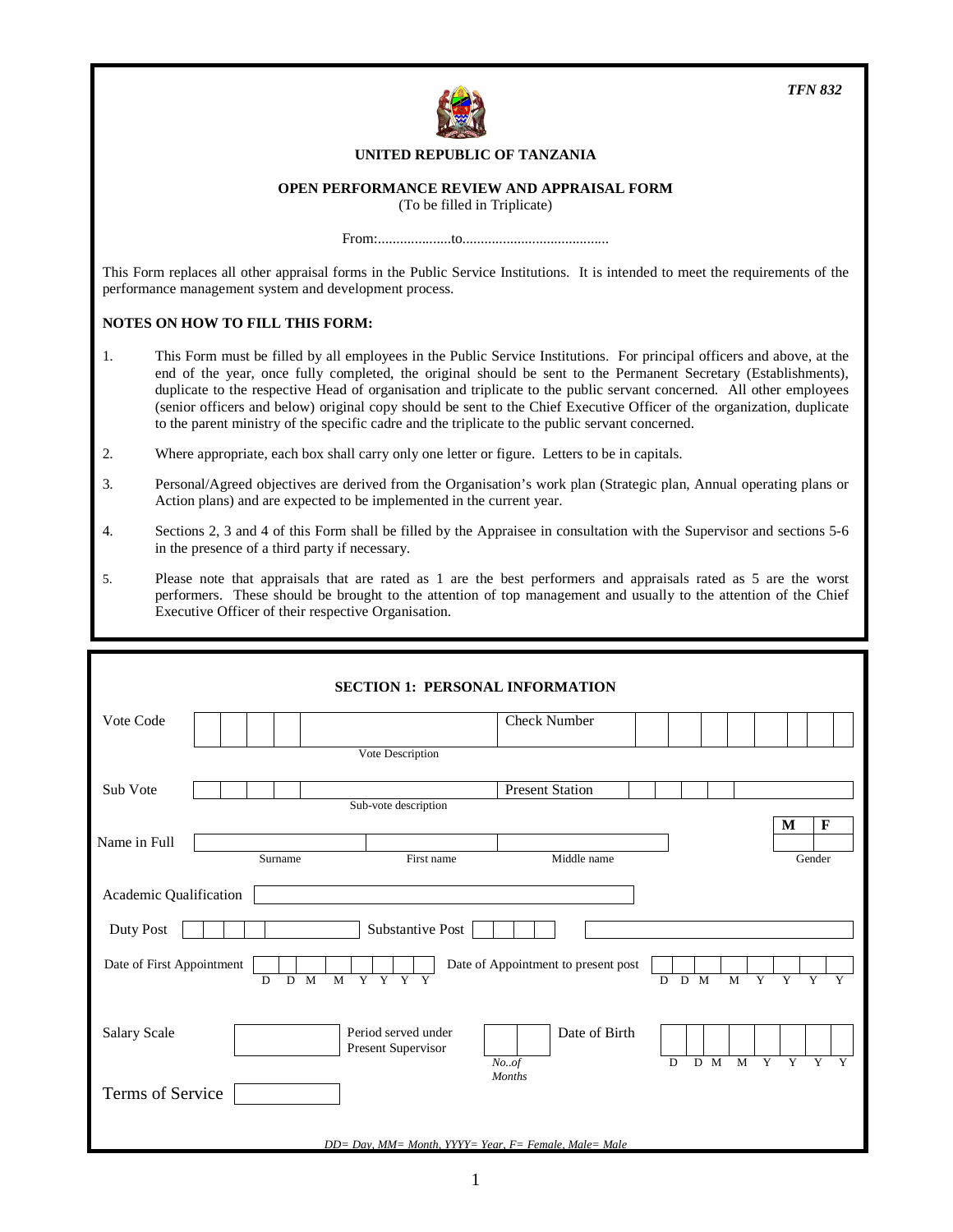#### **SECTION 2: PERFORMANCE AGREEMENT**

*To be filled by the Appraisee in consultation with the Supervisor* 

| 2.1<br>$\mathbf{S/N}$ | 2.2 Agreed<br>Objectives  | 2.3 Agreed<br>Performance<br><b>Targets</b> | 2.4 Agreed Performance<br><b>Criteria</b> | 2.5 Agreed<br><b>Resources</b> |
|-----------------------|---------------------------|---------------------------------------------|-------------------------------------------|--------------------------------|
|                       |                           |                                             |                                           |                                |
|                       |                           |                                             |                                           |                                |
|                       |                           |                                             |                                           |                                |
|                       |                           |                                             |                                           |                                |
|                       |                           |                                             |                                           |                                |
|                       |                           |                                             |                                           |                                |
| $\overline{2}$        |                           |                                             |                                           |                                |
|                       |                           |                                             |                                           |                                |
|                       |                           |                                             |                                           |                                |
|                       |                           |                                             |                                           |                                |
|                       |                           |                                             |                                           |                                |
| 2.6 Appraisee         |                           |                                             | 2.7 Supervisor                            |                                |
|                       | Name (in capital letters) | .<br>Signed                                 | Name (in capital letters)<br>Date         | .<br>Signed                    |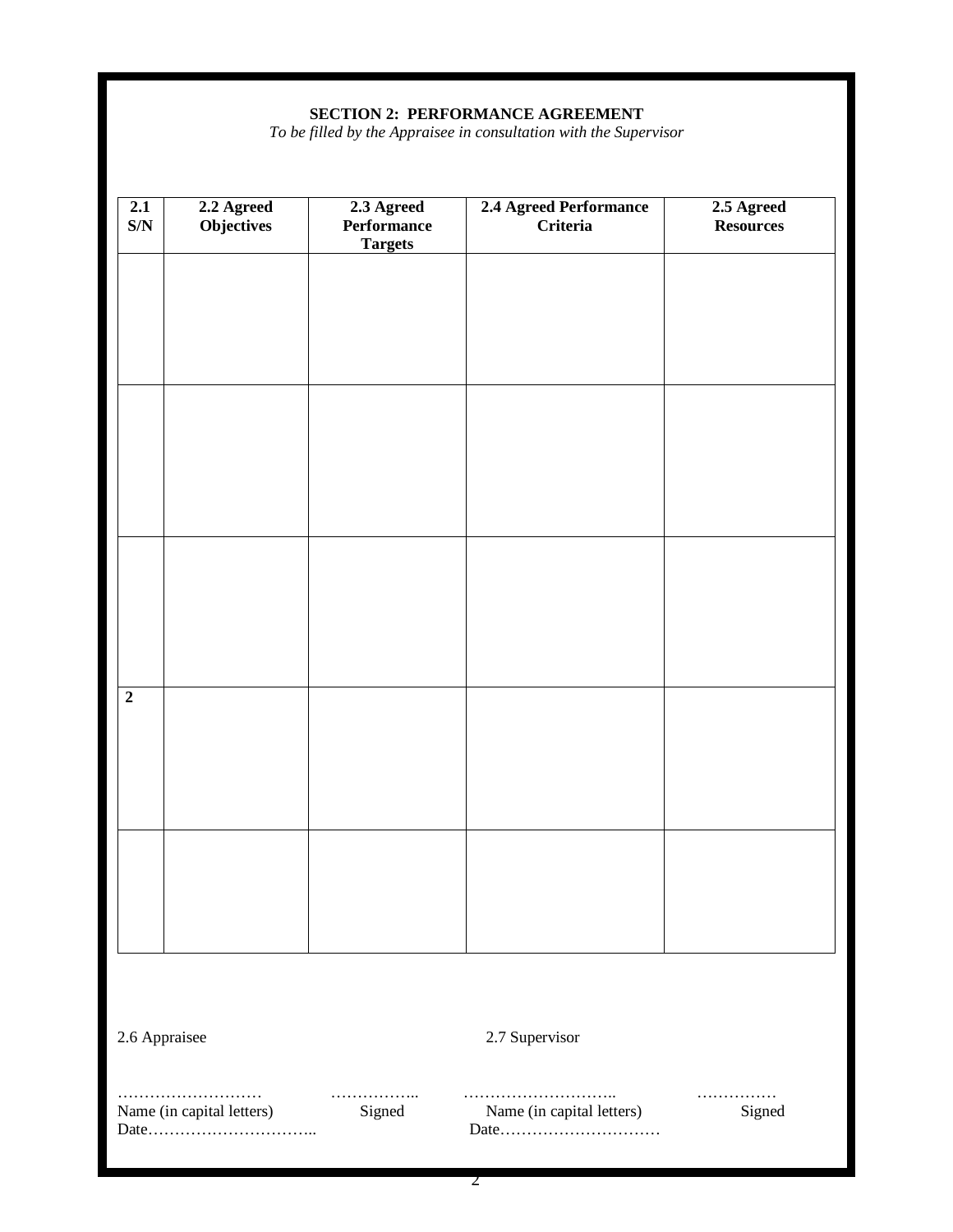# **SECTION 3: MID-YEAR REVIEW (DECEMBER 201 8)**  *To be filled by the Appraissee in Consultation with the Supervisor*

| $3.1$ S/N                 | 3.2 Agreed Objectives<br>(As per Section 2) | 3.3 Progress Towards<br><b>Target</b> | <b>3.4 Factors Affecting</b><br>Performance |
|---------------------------|---------------------------------------------|---------------------------------------|---------------------------------------------|
|                           |                                             |                                       |                                             |
|                           |                                             |                                       |                                             |
|                           |                                             |                                       |                                             |
|                           |                                             |                                       |                                             |
|                           |                                             |                                       |                                             |
|                           |                                             |                                       |                                             |
|                           |                                             |                                       |                                             |
|                           |                                             |                                       |                                             |
|                           |                                             |                                       |                                             |
|                           |                                             |                                       |                                             |
|                           |                                             |                                       |                                             |
|                           |                                             |                                       |                                             |
|                           |                                             |                                       |                                             |
|                           |                                             |                                       |                                             |
|                           |                                             |                                       |                                             |
|                           |                                             |                                       |                                             |
|                           |                                             |                                       |                                             |
|                           |                                             |                                       |                                             |
|                           |                                             |                                       |                                             |
|                           |                                             |                                       |                                             |
|                           |                                             |                                       |                                             |
|                           |                                             |                                       |                                             |
|                           |                                             |                                       |                                             |
| 3.6 Appraisee             |                                             | 3.7 Supervisor                        |                                             |
|                           |                                             |                                       |                                             |
| Name (in capital letters) | .<br>Signed                                 | Name (in capital letters)             | Signed                                      |
|                           |                                             |                                       | Date                                        |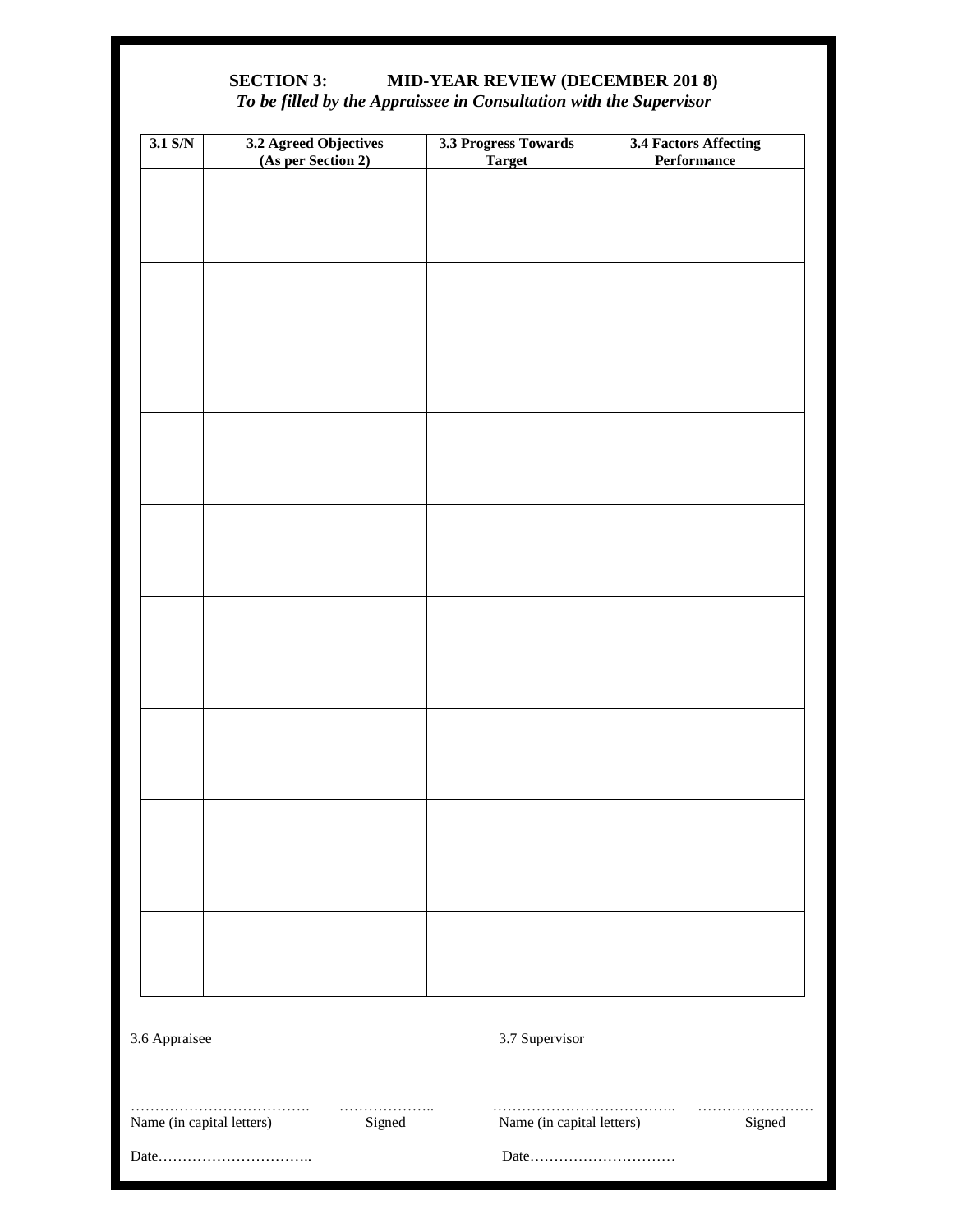| $4.1$ S/N     | 4.2 Agreed Revised<br>Objective(s) | 4.3 Agreed<br><b>Performance Targets</b> | <b>4.4 Agreed Performance</b><br>Criteria | 4.5 Agreed<br><b>Resources</b> |
|---------------|------------------------------------|------------------------------------------|-------------------------------------------|--------------------------------|
|               |                                    |                                          |                                           |                                |
|               |                                    |                                          |                                           |                                |
|               |                                    |                                          |                                           |                                |
|               |                                    |                                          |                                           |                                |
|               |                                    |                                          |                                           |                                |
|               |                                    |                                          |                                           |                                |
|               |                                    |                                          |                                           |                                |
|               |                                    |                                          |                                           |                                |
|               |                                    |                                          |                                           |                                |
|               |                                    |                                          |                                           |                                |
|               |                                    |                                          |                                           |                                |
|               |                                    |                                          |                                           |                                |
|               |                                    |                                          |                                           |                                |
|               |                                    |                                          |                                           |                                |
|               |                                    |                                          |                                           |                                |
|               |                                    |                                          |                                           |                                |
|               |                                    |                                          |                                           |                                |
|               |                                    |                                          |                                           |                                |
| 4.6 Appraisee |                                    |                                          | 4.7 Supervisor                            |                                |
|               | Name (in capital letters)          | .<br>Signed                              | Name (in capital letters)                 | .<br>Signed                    |
|               |                                    |                                          | Date                                      |                                |
|               |                                    |                                          |                                           |                                |

## **SECTION 4: REVISED OBJECTIVES (if any)**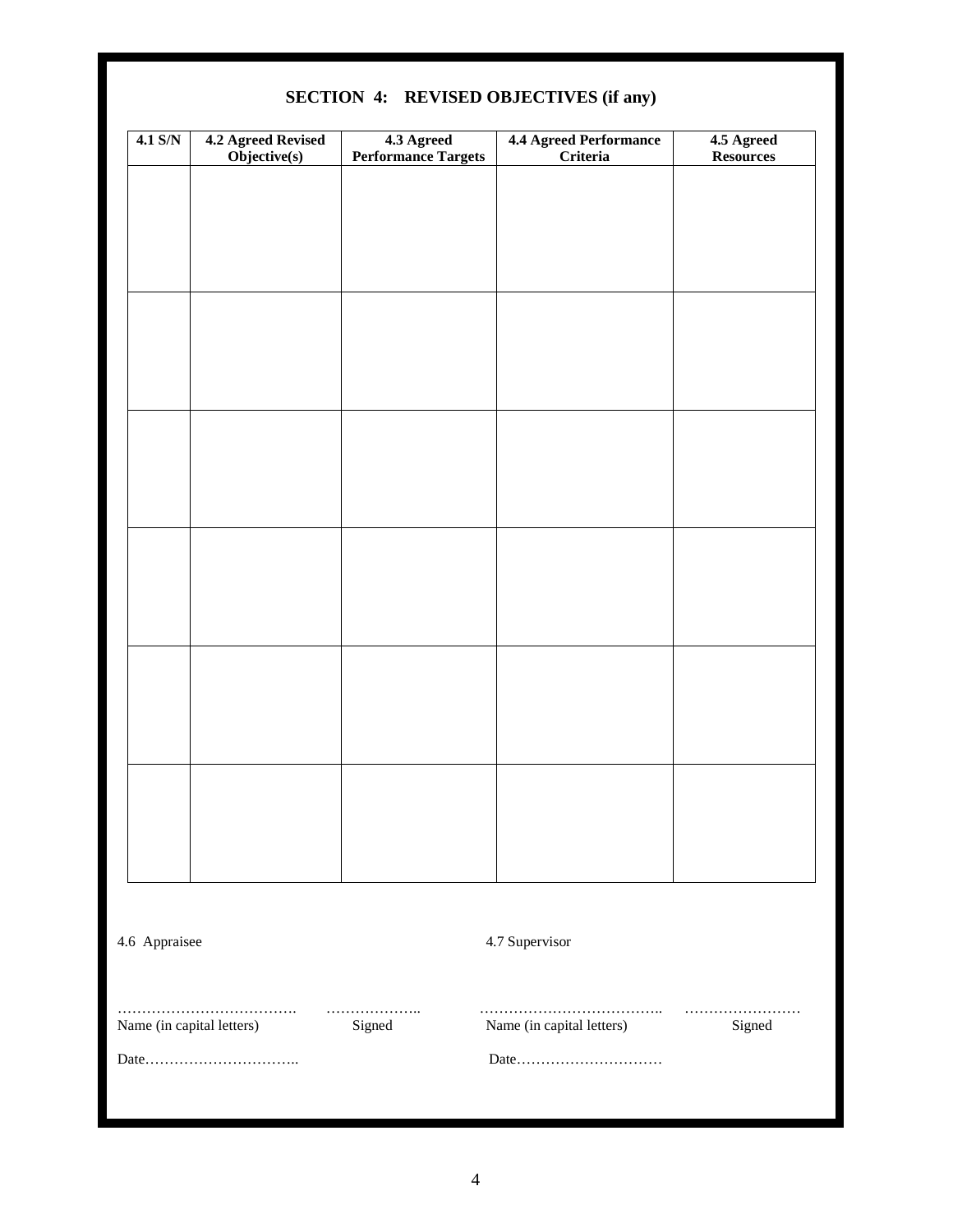| 5.1                     | 5.2 Agreed Objective(s)                                                   | 5.3 Progress made | 5.4 Rated Mark |                |                       |
|-------------------------|---------------------------------------------------------------------------|-------------------|----------------|----------------|-----------------------|
| $\mathbf{S}/\mathbf{N}$ |                                                                           |                   | App-<br>raisee | Super<br>visor | <b>Agreed</b><br>Mark |
|                         |                                                                           |                   |                |                |                       |
|                         |                                                                           |                   |                |                |                       |
|                         |                                                                           |                   |                |                |                       |
|                         |                                                                           |                   |                |                |                       |
|                         |                                                                           |                   |                |                |                       |
|                         |                                                                           |                   |                |                |                       |
|                         |                                                                           |                   |                |                |                       |
|                         |                                                                           |                   |                |                |                       |
|                         |                                                                           |                   |                |                |                       |
|                         |                                                                           |                   |                |                |                       |
|                         |                                                                           |                   |                |                |                       |
|                         |                                                                           |                   |                |                |                       |
|                         |                                                                           |                   |                |                |                       |
|                         |                                                                           |                   |                |                |                       |
|                         |                                                                           |                   |                |                |                       |
|                         |                                                                           |                   |                |                |                       |
|                         |                                                                           |                   |                |                |                       |
|                         |                                                                           |                   |                |                |                       |
|                         |                                                                           |                   |                |                |                       |
|                         |                                                                           |                   |                |                |                       |
|                         |                                                                           |                   |                |                |                       |
|                         |                                                                           |                   |                |                |                       |
|                         |                                                                           |                   |                |                |                       |
|                         | Overall Performance Mark: This should reflect the overall performance and |                   | $\overline{9}$ |                |                       |
|                         | achievement of agreed objectives in Section 5.                            |                   |                |                |                       |

#### **SECTION 5: ANNUAL PERFORMANCE REVIEW & APPRAISAL (JUNE 2019)**

*To be filled by the Appraisee and the Supervisor* 

- $1 =$  Outstanding performance  $2 =$  Performance above average  $3 =$  Average performance
	-
- 
- $4 =$  Poor performance  $5 =$  Very poor performance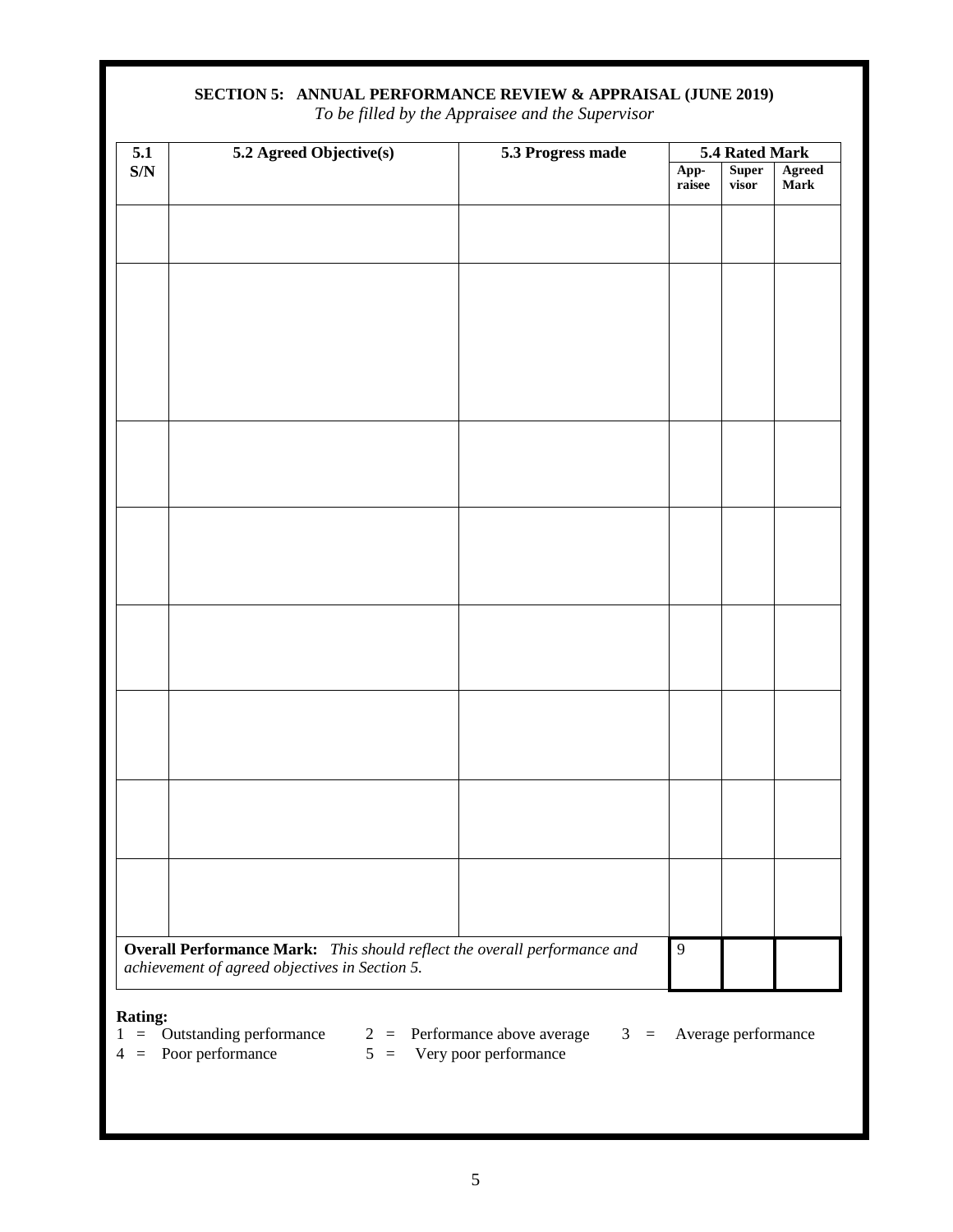# **SECTION 6: ATTRIBUTES OF GOOD PERFORMANCE**

*To be filled by the Appraisee and the Supervisor* 

| 6.1 | <b>6.2 MAIN FACTORS</b>                    | <b>6.3 QUALITY ATTRIBUTE</b>                                                             | <b>6.4 RATED MARK</b> |            |                |
|-----|--------------------------------------------|------------------------------------------------------------------------------------------|-----------------------|------------|----------------|
| S/N |                                            |                                                                                          | Appraisee             | Supervisor | Agreed<br>Mark |
|     |                                            | Ability to work in team                                                                  |                       |            |                |
| 1   | <b>WORKING</b><br><b>RELATIONSHIPS</b>     | Ability to get on with other staff                                                       |                       |            |                |
|     |                                            | Ability to gain respect from others                                                      |                       |            |                |
|     |                                            | Ability to express in writing                                                            |                       |            |                |
| 2   | <b>COMMUNICATION AND</b>                   | Ability to express orally                                                                |                       |            |                |
|     | <b>LISTENING</b>                           | Ability to listen and comprehend                                                         |                       |            |                |
|     |                                            | Ability to train and develop subordinates                                                |                       |            |                |
|     |                                            | Ability to plan and organize                                                             |                       |            |                |
| 3   | <b>MANAGEMENT AND</b><br><b>LEADERSHIP</b> | Ability to lead, motivate and resolve conflicts                                          |                       |            |                |
|     |                                            | Ability to initiate and innovate                                                         |                       |            |                |
| 4   | PERFOMANCE IN                              | Ability to deliver accurate and high quality<br>output timely                            |                       |            |                |
|     | <b>TERMS OF QUALITY</b>                    | Ability for resilience and persistence                                                   |                       |            |                |
|     |                                            | Ability to meet demand                                                                   |                       |            |                |
| 5   | PERFORMANCE IN<br>TERMS OF QUANTITY        | Ability to handle extra work                                                             |                       |            |                |
|     |                                            | Ability to accept and fulfil responsibility                                              |                       |            |                |
| 6   | RESPONSIBILITY AND<br><b>JUDGEMENT</b>     | Ability to make right decisions                                                          |                       |            |                |
| 7   | <b>CUSTOMER FOCUS</b>                      | Ability to respond well to the customer                                                  |                       |            |                |
|     |                                            | Ability to demonstrate follower ship skills                                              |                       |            |                |
| 8   | <b>LOYALTY</b>                             | Ability to provide ongoing support to<br>supervisor(s)                                   |                       |            |                |
|     |                                            | Ability to comply with lawful instructions of<br>supervisors                             |                       |            |                |
|     | <b>INTEGRITY</b>                           | Ability to devote working time exclusively to<br>work related duties                     |                       |            |                |
| 9   |                                            | Ability to provide quality services without<br>need for any inducements                  |                       |            |                |
|     |                                            | Ability to apply knowledge abilities to benefit<br>Government and not for personal gains |                       |            |                |
|     | <b>Overall Performance Section 6</b>       |                                                                                          |                       |            |                |

#### **Rating:**

 $1 =$  Outstanding performance  $2 =$  Performance above average  $3 =$  Average performance  $4 =$  Poor performance  $5 =$  Very poor performance